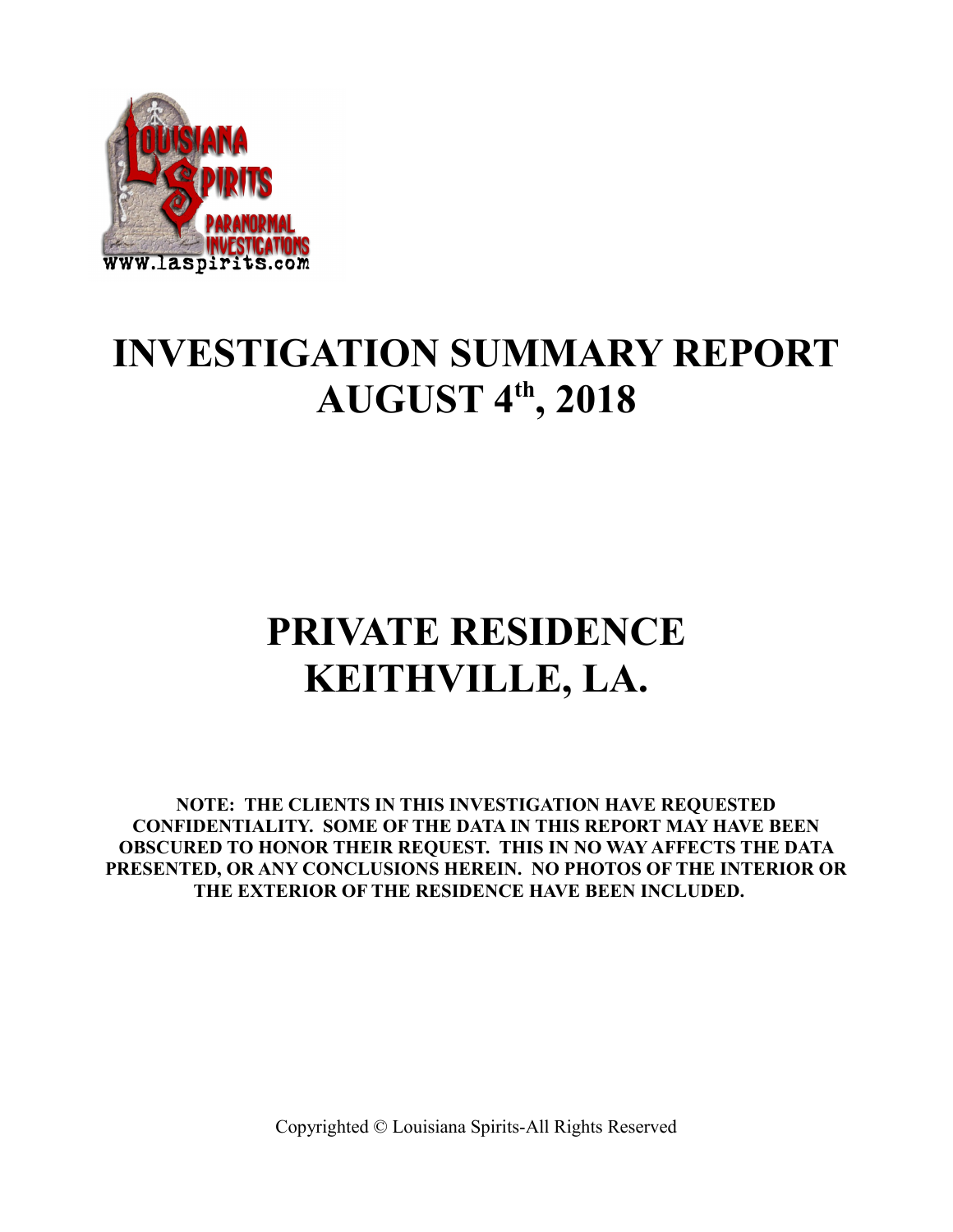# **HISTORY**

The client and her daughter have lived in the home for several months. The home seems to have a "creepy" feeling, and especially in the back bedroom where a former tenant died of a drug overdose.

# **EXPERIENCES**

The daughter hears voices in areas where there is no one. Unexplained hand prints are often seen on the TV screen, windows and mirrors. The client has a small dog that gets closed up in the back bedroom even though the door had been securely closed.

## **INVESTIGATION**

DATE OF INVESTIGATION: August 04, 2018

PARTICIPANTS: BESS MAXWELL, CONNIE WILLIAMON, KIRK CORMIER

EQUIPMENT: Digital Cameras, Infrared cameras and DVR system, Digital audio recorders, P-SB7 Spirit Box, Infra-sound detection equipment, Digital thermometers, Various EMF meters including Tri-Fields, Motion detectors including geophone and laser grid systems, Ovilus interactive voice communications device, and and digital sound recorders.

INVESTIGATION: At the time and places tested, no anomalous photos were taken. No data was noted on video. Nothing unusual was detected by laser grid or geophone. Some unexplained EMF spikes were noted in the daughter's bedroom. Some anomalous cold spots were noted there. No anomalous motions were noted. No standard EVP voices were recorded. Eight recordings were noted of words formed by the P-SB7.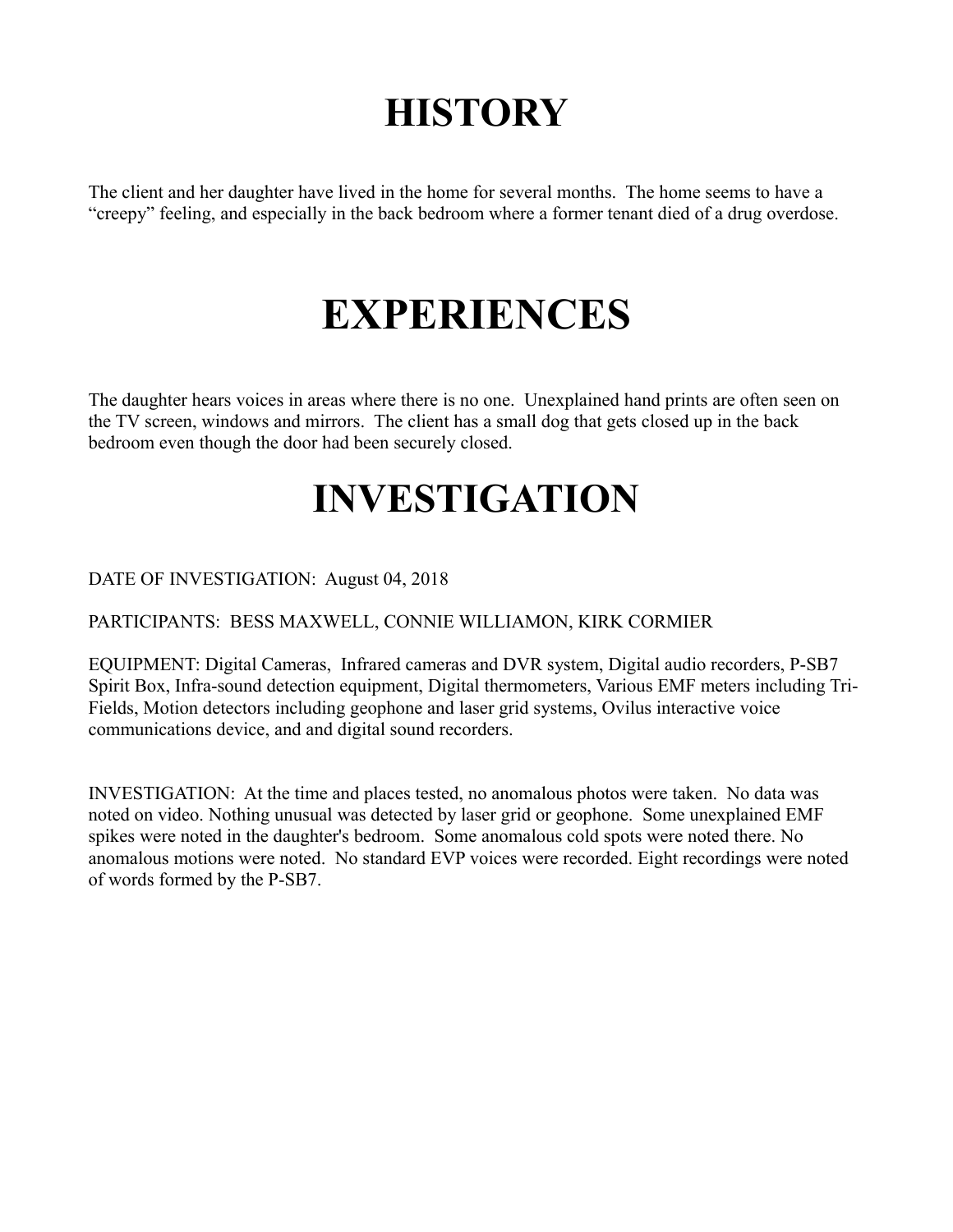### **PART ONE**

### **THE MODEL P-SB7 SPIRIT BOX**

**This device utilizes a milli-second adjustable forward or reverse sweep technique coupled with a white noise distribution between frequency steps. This is designed to add ambient sound energy for the production of real time EVP, allowing for instant feedback in communications attempts. See item 16 in "General Parameters of the EVP Phenomenon".** 

**Back bedroom**

**CLIP ONE: Voice: "Caddo."**

**CLIP TWO: Bess Maxwell: Are you a Caddo Indian? Voice: "Right."**

**Daughter's bedroom**

**CLIP THREE: Voice: "Mike."**

**CLIP FOUR: Voice: "Joe." Joe is the name of the previous tenant.**

**Master bedroom**

**CLIP FIVE: Voice: "Demon."**

**CLIP SIX: Voice: "Death."**

**CLIP SEVEN: Voice: "Michael." May be the name of Joe's son.**

**CLIP EIGHT: Bess Maxwell: Why are you here? Voice: "Stop."**

#### **END**